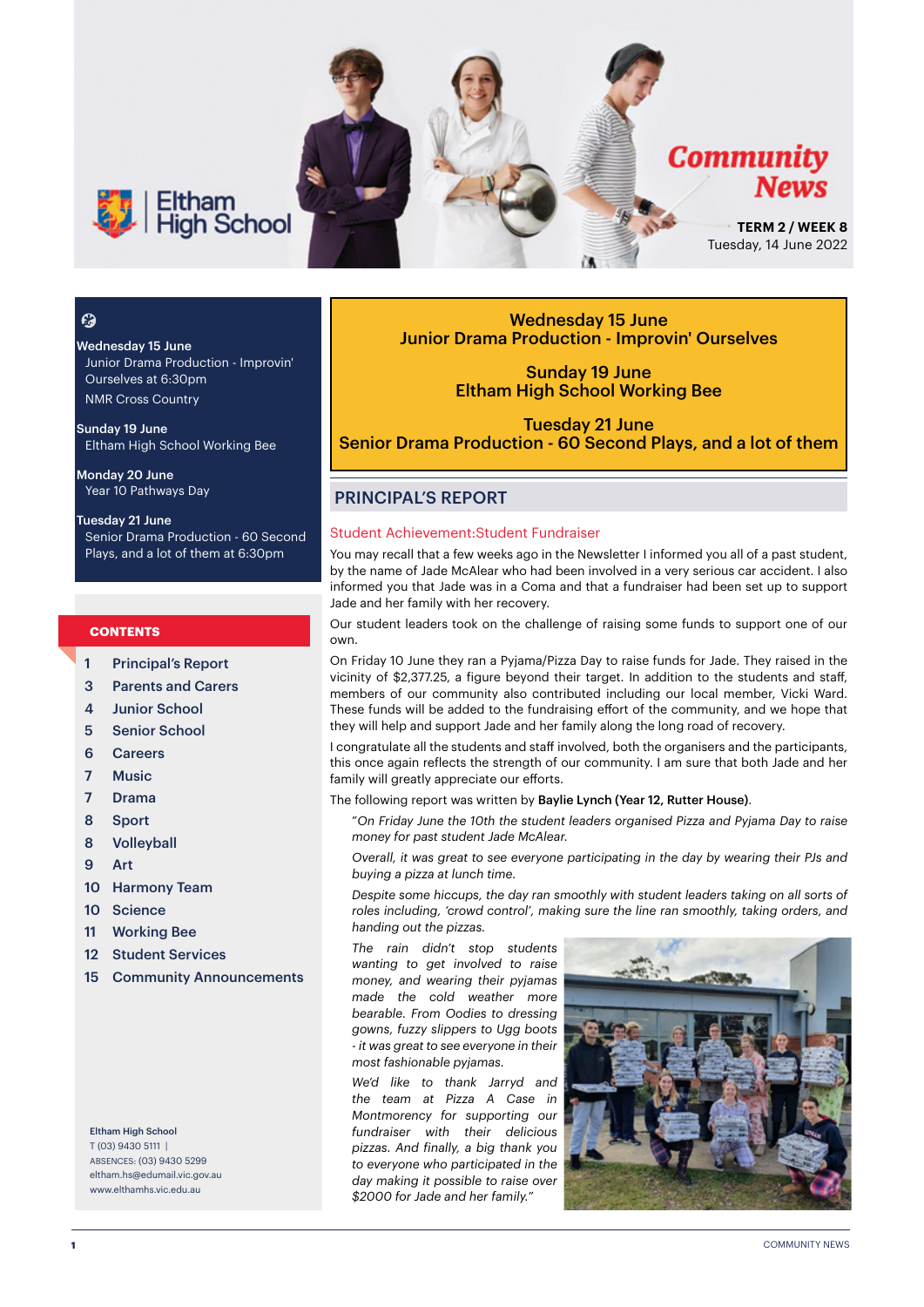#### **JUNE**

#### Wednesday 15

- NMR Cross Country
- Junior Drama Production Improvin' Ourselves at 6:30pm

#### Thursday 16

• Year 11 to 12 2023, Subject Selection Meeting

#### Friday 17

• Year 9 Recreational Activities - Oz Tenpin Bowling

#### Monday 20

• Year 10 Pathways Day

#### Tuesday 21

- NMR Round Robin Senior Boys AFL
- Eltham Volleyball Gala Day Year 7 & 8 • Senior Drama Production - 60 Second
- Plays, and a lot of them at 6:30pm

#### Wednesday 22

- Year 7 Round Robin Boys AFL
- Year 7 Round Robin Boys Soccer
- Year 7 Round Robin Girls Netball

#### Friday 24

• Year 9 Recreational Activities - Ice Skating

JULY

#### Wednesday 13

• Symphonic Band Camp Sectional Day

#### Friday 15 - Saturday 16

• Symphonic Band Music Camp

#### Monday 18

- String Orchestra VSMF Preparation Rehearsal
- NMR Finals Senior Boys Netball

#### Monday 18 - Tuesday 19

• Training Band Music Camp

#### Tuesday 19 - Wednesday 20

• Wind Ensemble Music Camp

#### Tuesday 19

• Chamber Strings VSMF Preparation Rehearsal

#### Wednesday 20

- Training Strings Rehearsal Day
- NMR Senior Boys Table Tennis

### Wednesday 20 - Thursday 21

• Concert Band Music Camp

#### Changes to the VCAL /VCE Program

Victoria's senior secondary education is changing. From 2023, the new VCE Vocational Major will replace Intermediate and Senior VCAL. This means the VCE will recognise different students equally.

The new Victorian Pathways Certificate (VPC) will replace Foundation VCAL.

Students will have more education choices, a higher-quality curriculum and better workplace experiences – preparing them for further study, training at TAFE or work.

From 2023, more students will study the VCE. That is because the VCE will include the Vocational Major, a 2-year program that sits within the VCE. There will also be the Victorian Pathways Certificate for those who need flexibility in their learning.

A new information and awareness campaign, Many Talents, One VCE, will roll out explaining the changes.

The changes are a result of the Review into Vocational and Applied Learning Pathways in [Senior Secondary Schooling](https://www.vic.gov.au/review-vocational-and-applied-learning-pathways-senior-secondary-schooling) (the Firth review). The review found we needed to improve vocational learning in schools.

Schools currently offering VCAL including Eltham High School will switch to the VCE Vocational Major from 2023.

Some schools that do not offer VCAL will expand their options to include the VCE Vocational Major.

Senior School Coordinators, our Careers/Pathway Coordinator and teachers are available to answer questions and to support students through the course counselling process as they make decisions about their final years at school. Students will have access to high-quality, relevant vocational education and applied learning opportunities.

For more information, go to [vic.gov.au/oneVCE](http://vic.gov.au/oneVCE)

#### Update on the Current Trial on the Use of Student Toilet Facilities

On the whole the strategy has been working well and generally students are reporting a change in the way that student use the facilities during break times and class time.

Our intent remains firm, to provide students with clean, useable facilities as needed, in an environment where they feel safe.

Some minor changes were made to the strategy including: not having to collect a key to the facilities outside junior school, these remaining open at all times; using the toilets in the school foyer and the first aid area if needed.

The general behaviour in the toilets during break times has improved and I wish to remind you that whilst vaping was part of this behaviour, what was also concerning was the level of damage to the facilities.

We can see a definite improvement in the level of respect for the facilities although we are not foolish enough to think that the strategy has stopped the vaping behaviour. This is an issue which we are addressing separately.

The strategy will remain in place until a further review in early Term 3 and a discussion with students can take place. I will keep you informed of any changes at that point in time.

### Addressing Vaping - What Can We do?

On Monday 16 May, we ran a community workshop to have a discussion around the issue of Vaping which seems to have afflicted not just our school community but the broader community in general.

A group of 12 parents, staff and students came together to give some thought and consideration to the issue and to take it a step further and progress the discussion to some action.

It was clear very early in the meeting that we were not going to come up with a completed plan by the end of our time together and we accepted the fact that we did not know enough about the issue.

We questioned as to whether Vaping is the issue or whether this behaviour is a maladaptive coping mechanism in a similar way as the use of alcohol or drugs. We asked the question of what need does vaping meet? Is it about connection?

We raised a series of questions and took the stance that we now need to try and answer at least some of them. We began to explore a range of strategies that would potentially enable us to do so.

We felt that we needed to investigate current research into the topic; we also need to be clear about the current laws and regulations around vapes and vaping; we needed to hear what is going on for our young people from our young people; we needed to explore ways in which our young people can be part of the solution and we need to provide opportunities for our parents to be a resource for each other, something that the lockdowns etc. of the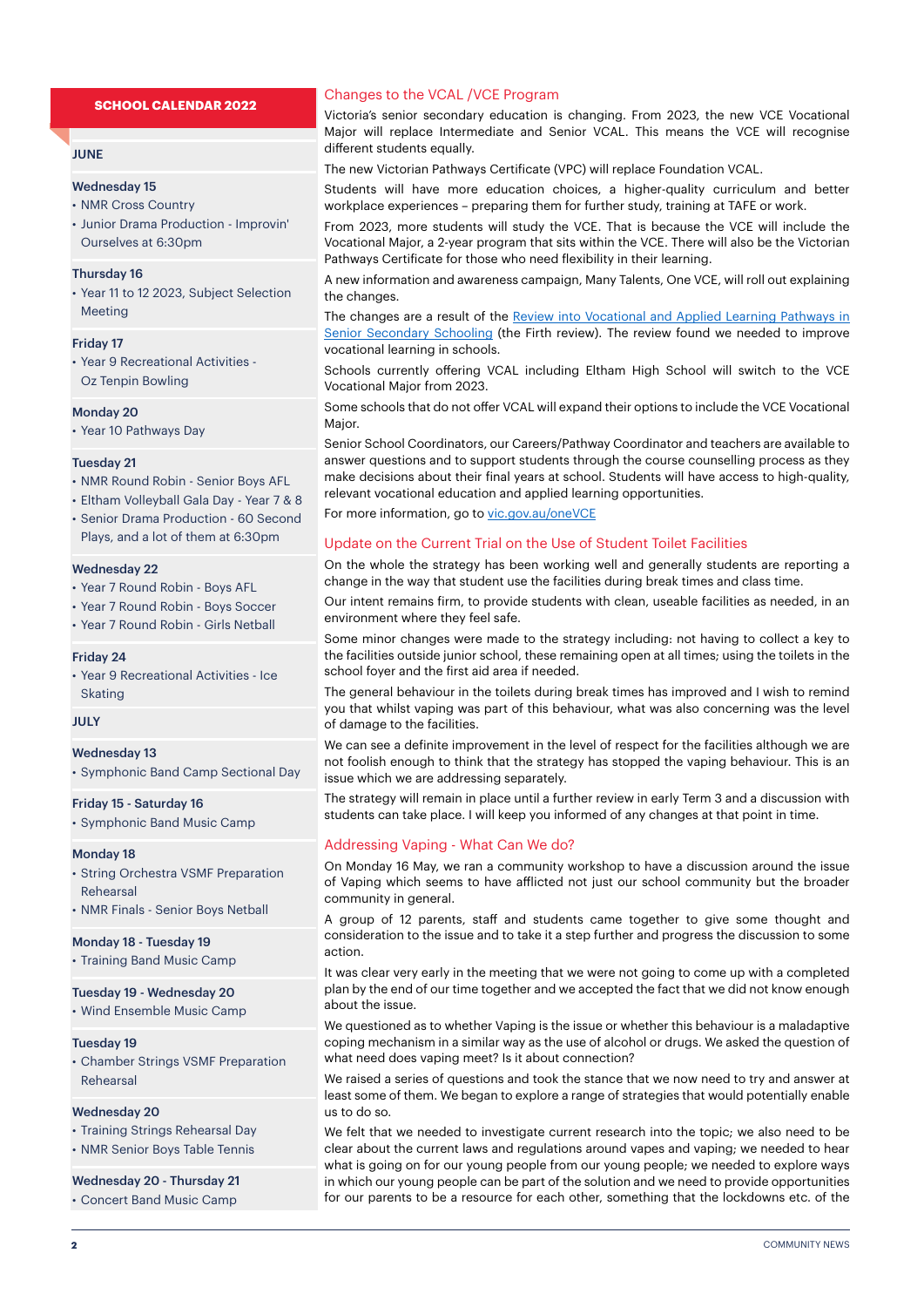#### Thursday 21

• Year 12 Humanities Students Seminar - Study & Assessment Writing Techniques

#### Monday 25 - Wednesday 27

• Year 10 into 11 Course Counselling

#### Friday 29

• Year 10 Meningococcal Immunisation

#### AUGUST

#### Thursday 04

• Year 12 GAT Information Session - English

#### Friday 05

• NMR Inter Boys Soccer

#### Monday 08

• Year 12 GAT Information Session - Maths / Science

#### Wednesday 10

• NMR - Senior Boys Table Tennis

#### Thursday 25

• Year 12 Seminar - Elevate Eduacation: Finishing Line

#### **SEPTEMBER**

Monday 05

• Year 12 Group Photo

last two years have made it impossible to do.

We then proceeded to pen some ideas and strategies to explore further.

I want to assure you that we are not sitting idle on this issue, and it is one that we want to meet head on for the safety and wellbeing of all our young people especially those in our care. The work continues and you will be kept informed of our approach, success and even failures.

If you wish to be part of the "*working party*", if you have any resources, skills etc. that we could benefit from please do not hesitate to get in touch. My e-mail address is sic@ elthamhs.vic.edu.au

# **VINCENT SICARI, Principal**

# PARENTS AND CARERS

#### Compass Events

Cut off dates for payment and consent for camps, excursions and activities are set to allow the school adequate time to meet financial obligations and establish the duty of care requirements for those events. If payment or consent is not received by the due date, an event will not be re-opened for late consent and payment. If you do not meet the due dates for consent and payment students will not be able to participate in the event/camp and will be supervised by teachers at school.

#### Refunds

There are a number of extra-curricular activities, camps, programs, events etc run by Eltham High School where families make payment for these activities via Compass. There may be occasions where a student is unable to attend an activity once payment has been made. Eltham High Schools refund policy ensures we have a fair and equitable process and to provide a clear understanding of how refunds may be processed. When a student withdraws from an activity after payment has been made, a refund may be applied for in line with this policy.

All refunds must be applied for in writing no later than 14 days after the activity taking place outlining the reason the student did not attend (other than when the School cancels an activity).

In relation to refunds for camps, two payments will be requested from families:

- A non-refundable/non-transferable deposit; and
- A balance payment determined based on confirmed numbers of students having paid the deposit.

If after paying just the deposit, or paying for the full amount for a camp/tour a student does not attend, the deposit portion will not be refunded.

Refunds will only be considered after a full financial reconciliation of the event has been made to ensure that the activity does not run at a loss and the School is not at a financial disadvantage as determined by the Principal.

For further details, please refer to the Eltham High School Refund Policy available on the school website via the Parent Information tab.

#### Eltham High School IT Department

All enquiries for the Eltham High School IT department are to be logged through the IT helpdesk email at helpdesk@elthamhs.vic.edu.au

This will allow for a streamlined management process of the IT issues raised and will allow the following to occur:

- All IT queries will be logged on our portal;
- IT jobs can be prioritised in terms of the nature of the enquiry;
- IT jobs can be assessed and directed to the most appropriate IT staff member to action;
- All IT staff have the ability to view all jobs logged, who is actioning the issue and the job status;
- You will receive an email response from the IT team to your query.

This process will also allow the IT team to gauge if there are similar queries being raised and can therefore circulate information to families to address general concerns.

We thank you for your cooperation in regard to this matter.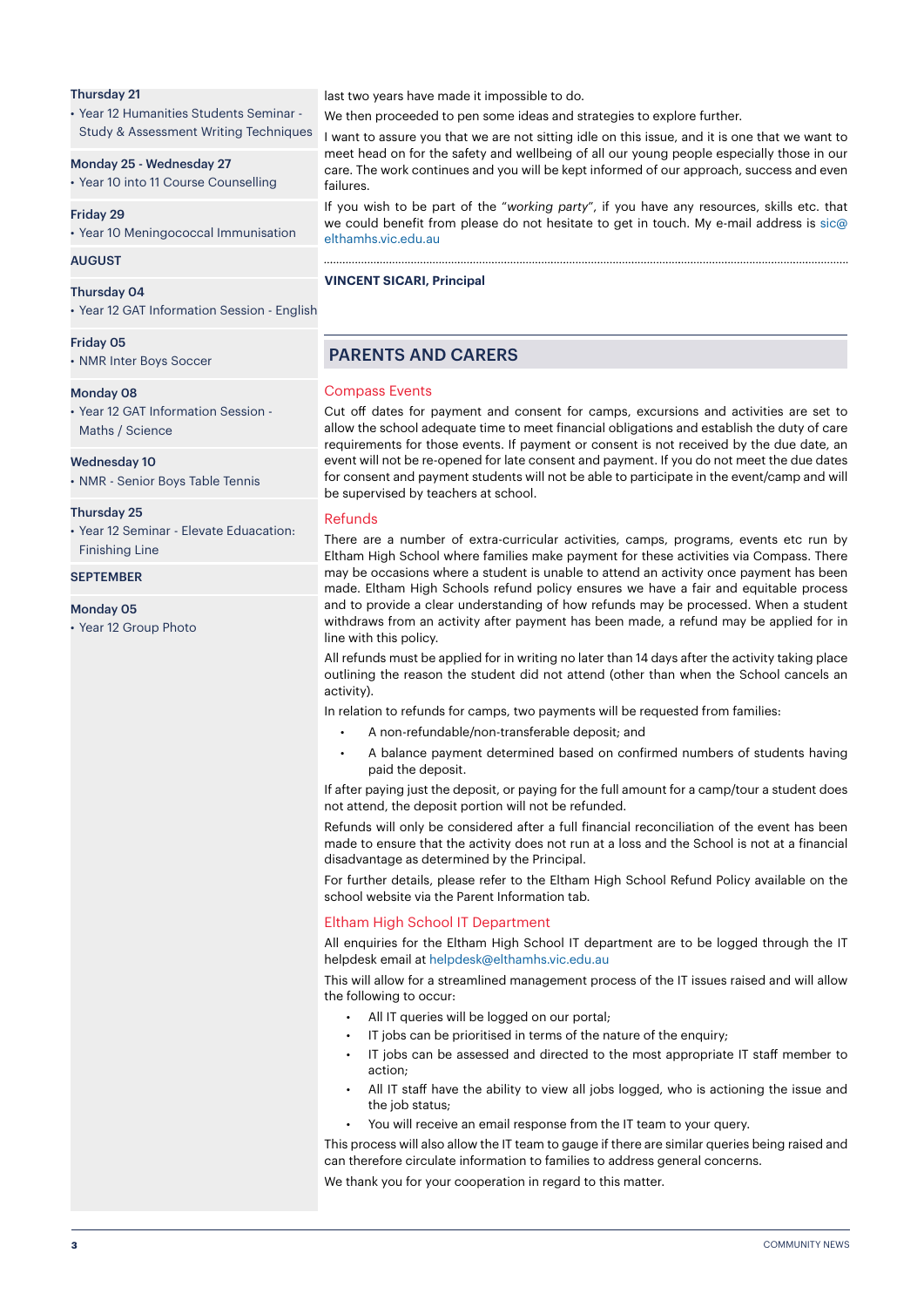**PARENT** INFORMATION

**2022**

**Term Dates**

**Term 1:**

Starts 1 February Finishes 8 April

#### **Term 2:**

Starts 26 April Finishes 24 June

#### **Term 3:**

Starts 11 July Finishes 16 September

#### **Term 4:**

Starts 3 October Finishes 20 December (Dependant on Year level)

#### **GROUNDS COMMITTEE**

MITTEE MEETINGS AND WORKING BEE DATES

# **2022**

#### **Working Bees**

We are always seeking new members for our Grounds Committee.

If you would like to get involved please contact Anna Panas via email: pan@elthamhs.vic.edu.au

### **Working Bee Dates**

Sunday 19 June Sunday 4 Sept Sunday 16 Oct Sunday 4 Dec

**Working Bee Committee Meeting Dates**

Thursday 9 June Thursday 25 August Thursday 6 October Thursday 24 November

#### Reminder - 2022 School Council Approved Contributions on Compass

A reminder that 2022 School Council Approved Contributions are available to pay in Billing via the Payments Centre on Compass. Your generous support towards these Contributions allows us to continue to provide and build on the innovative programs and opportunities for our students that our community values and expects. For a full explanation of Contributions, please refer to the Compass Newsfeed.

Any credits on your account can be used towards Camps, Excursions and Extra Curricular programs that are invoiced via the Family Statement. Alternatively, you may request a refund of credits to your bank account by completing the Family Refund Request Form.

#### Elective Fees

Elective Subject Contributions for students in Years 9 – 12 are available to pay in Events via the Payments Centre on Compass and do not appear on your Family Statement.

To view our Parent Payment and Refund Policy, please visit the Policies tab on the Eltham High School website.

#### 2022 CSEF Applications

The Camps, Sports and Excursions Fund (CSEF) provides payments for eligible students to attend activities like:

- School camps or trips
- Swimming and school-organised sport programs
- Outdoor education programs
- Excursions and incursions

If you applied for CSEF at Eltham High School in 2021, you do not need to complete an application form in 2022 unless there has been a change in your family circumstances. Eltham High School will apply for the CSEF on your behalf.

You will only need to submit an application form in 2022 if any of the following changes have occurred:

- New student enrolments: your child has started or changed schools in 2022 or you did not apply at the same school in 2021 or
- Changed family circumstances: such as a change of custody, change of name, concession card number, or new siblings commencing at the school in 2022.

Schools are able to accept and process applications up until the end of term two.

#### **CATHERINE ZERNA, Office Manager**

# JUNIOR SCHOOL

#### Junior School News

We had a fantastic turn out for the Sustainability Market planning meeting last Tuesday facilitated by Gwyn Van Der Kamp (Year 7, Stewart House) and Seona Van Der Kamp (Year 9, Stewart House). The energy, ideas and enthusiasm were fantastic to see and we will have a clear idea of how the market might take shape to share in next week's newsletter.

We have one week left to indicate your intention for your young person to attend the Year 7 Experience - through the payment of the non-refundable deposit. The deposit is due on Monday 20 June and key decisions about how the Year 7 Experience will look will be made based on the number of families who make this deposit by this date. Please don't hesitate to reach out to us in the Junior School if you need clarification about any of the details.

Year 7 A,B,L,G - Jim Petridis pet@elthamhs.vic.edu.au / 9430 5211 Year 7 C,D,E,F - Dom Molinari mol@elthamhs.vic.edu.au / 94305153 Year 7 H,J, K,M - Lauren McNally mna@elthamhs.vic.edu.au / 94305268



**MELISSA HUGHES, Junior School/Transition Leader**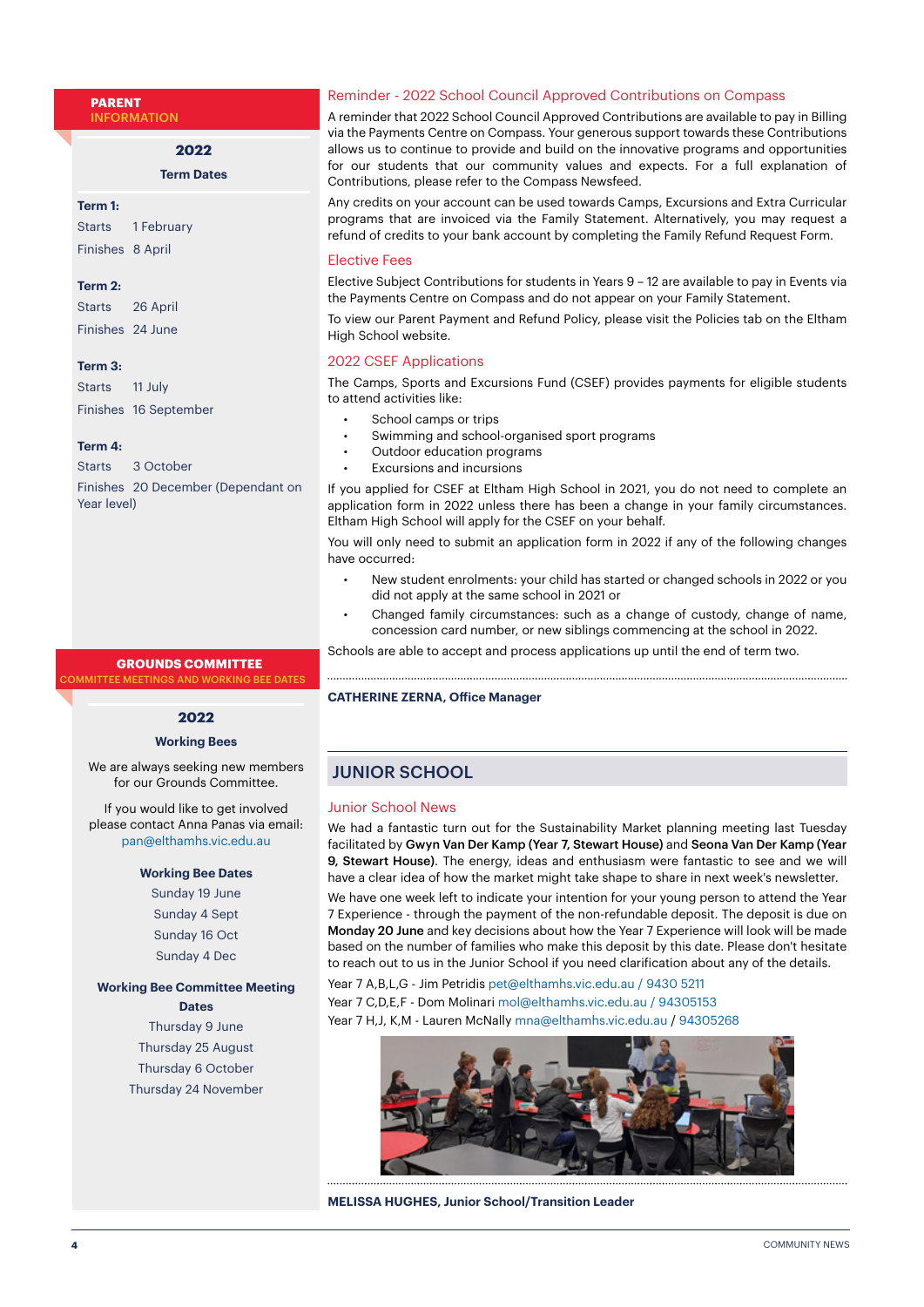# SENIOR SCHOOL

#### Senior School Key Dates and Information

Key dates and information for the completion of Year 10, Semester 1

#### Year 10 Exams - Thursday 9 June - Friday 17 June.

All Year 10 subjects have exams, including electives. The exam timetable is now available to students on their Compass schedule. Students are asked to please check their Compass schedule to best plan their day around Year 10 Exams and potentially Year 11 enhancement classes. Once students are on-site they may not leave school grounds until after their last exam or Year 11 enhancement class for the day. Students may utilise the library for private study in-between exams and/or Year 11 enhancement classes if needed.

Please note that on Thursday 16 June, session 1 the Indonesian and Philosophy exam will take place in rooms 402 & 204 instead of 101. All practical exams will take place in their respective classroom. This information is available to students on their Compass schedule.

#### Year 10 Exam FAQ

#### Unit 2 subjects/classes during the Year 10 exam period

We are advising Year 10 enhancement students to please attend their Year 11 class only if they do not have an exam on during that period. If they have a Year 10 exam on at the same time as their Year 11 enhancement class, they are to go to their Year 10 exam.

#### Unable to attend an examination due to a clash in the timetable

If a student is unable to attend an examination due to a clash where two studies may be timetabled simultaneously the student is to select which examination to undertake on the scheduled day and re-schedule the second exam to one of the two times available during the exam period to

Friday 17 June– Session 1 or 2. Students are required to access this link to complete this process <https://forms.gle/ZhwfSmFtrWKYy9vz6>

#### Unable to attend an examination due to illness

Steps to follow:

- 1. Parent/guardian is required to contact the school to inform of student absence.
- 2. A medical certificate must be supplied
- 3. The student must access the link below to re-schedule their examination(s) to Friday 17 June– Session 1 or 2. Students are required to access this link to complete this process<https://forms.gle/ZhwfSmFtrWKYy9vz6>

#### Year 10 Important Dates

- Year 10 Pathways Day (incursion at School period 1-4) Friday 20 June
- Year 10 Classes resume Tuesday 21 June
- Year 10 Semester 1 classes finish Friday 24 June
- Year 10 Meningococcal ACWY vaccine Friday 29 July

Year 10 Immunisation cards were distributed on Monday 23 May in Tutorial. If students are not getting this immunisation or are getting it done outside of school, please tick the 'NO' box and return the card to the Senior School Office Post Box located at the top of the 300s staircase. If you did not collect an immunisation card, please collect one from the Senior School Office.

#### **VCE**

#### SAC Redemption session

If your student has missed a SAC/SAT task for Unit 1 or Unit 3 they will be required to reschedule their task for completion next week. If your student is absent for an allocated redemption session, they will need a medical certificate to cover their absence. Please contact Senior School if you have any further questions.

#### Key dates and information for Year 11

Unit 2 commencement: Monday 6 June. All SACs/SATs from Unit 1 are to be completed including redemptions by this date.

- Year 11 into Year 12 Course Selection Information Session Thursday 16 June, period 1 in 700s open space
- Year 11 VCAL 2023 Course Information Meeting Thursday 16 June, lunchtime in room 321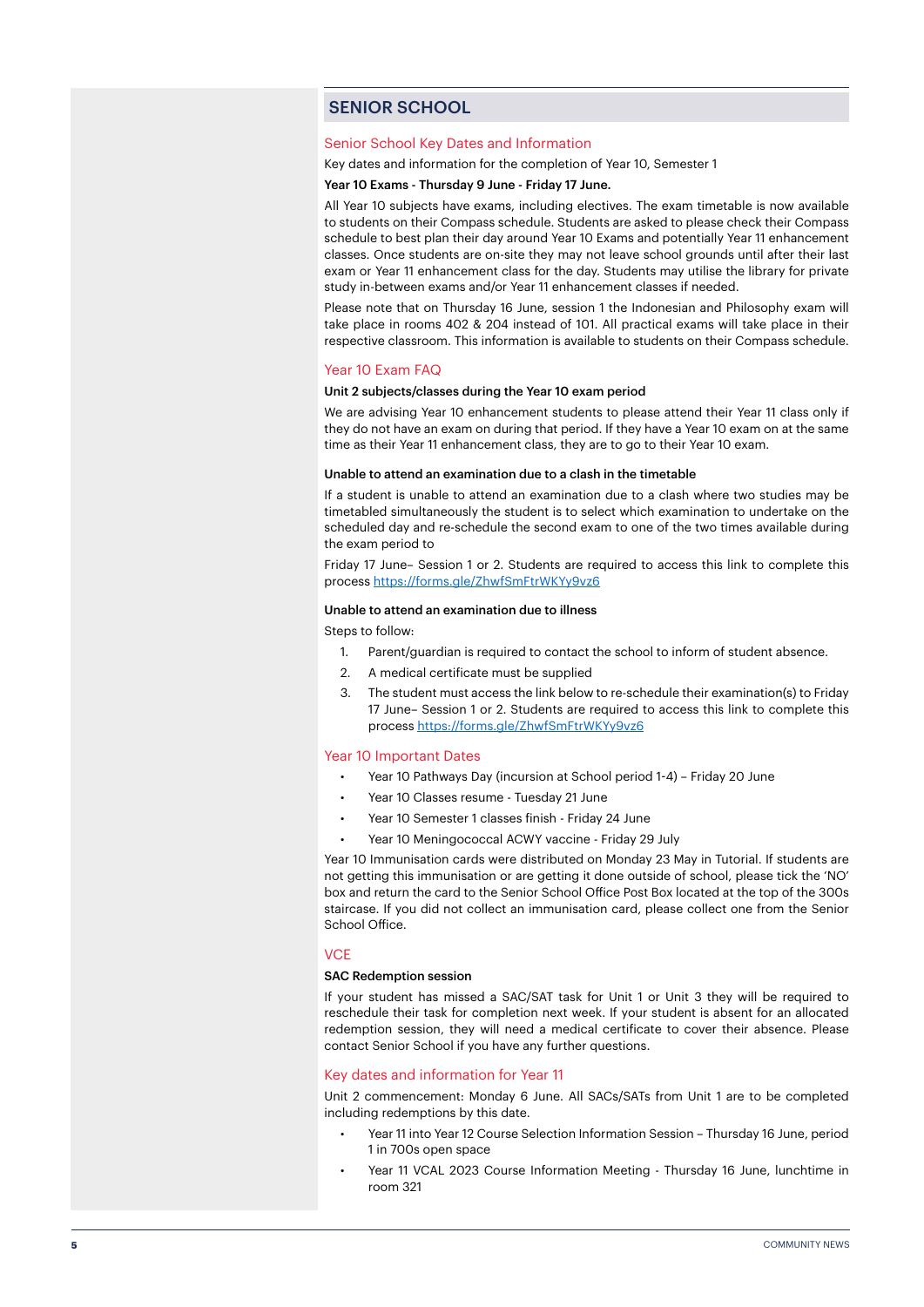#### **CANTEEN** ROSTER

If you would like to volunteer for our canteen in 2022 please send your email address and availabilities to our Canteen Manager, Carolina Constable at: [cob@elthamhs.vic.edu.au](mailto:cob@elthamhs.vic.edu.au)

Please check the display at the Canteen for the daily specials

#### **EXTRACURRICULAR**  CLASSES & TUTORIALS

# Eltham High School Anthology

When: Friday (Week A) Location: Room 302 Time: Lunchtime *Mel Gaylard Eltham High School Anthology Coordinator*

# Eltham High School STEM Club

When: Monday (Week B) Location: Room 802 Time: Lunchtime *Kathryn Boysen Eltham High School Science Coordinator*

#### Key dates and Information - Year 12

- Unit 4 classes commence Monday 6 June
- GAT examination: Wednesday 7 September
- Special Exam Arrangements: Advice slips will be printed for students on the 18th July, 2022

### GAT Examination: Wednesday 7 September (Term 3)

- All students enrolled in one or more VCE or scored VCE VET Unit 3 –4 sequence will be
- required to sit Sections A and B. Senior VCAL students will sit Section A.
- The GAT will be split into two sections:
	- Section A will assess literacy and numeracy skills
	- Section B will assess skills in mathematics, science, technology, the arts and
	- humanities, with an increased focus on critical and creative thinking skills

# GAT Information Session Dates

- English GAT Information session Thursday Period 1 4 August
- Maths & Science GAT Session Monday Period 4 8 August

#### Online Lectures & Seminars for Senior Students and Parents

- ATAR Notes Free online lectures for Year 10 12 in a variety of subjects 4 July 8 July, 2022. Register here: <https://atarnoteslectures.com/vic/registration/type>
- Elevate Education Parent Support Webinars How to Prepare Your Child for Exams Wednesday 15 June at 6:30pm (AEST) Register here: [https://get.elevatecoaching.info/](https://get.elevatecoaching.info/au/schoolwebinar) [au/schoolwebinar](https://get.elevatecoaching.info/au/schoolwebinar)

#### **AMANDA SALIBA, Senior School Team Leader**

# **CAREERS**

#### Eltham High represented at Banyule/Nillumbik Learning Network AGM

On Wednesday 25 June Mitch Drysdale ( Yr 10 ) and Shelby Cartledge ( Yr 12 ) participated in a Youth Forum as part of the local network AGM. Mitch was recounting his participation in the RIJI (Real Industry Job Interview) program at Year 9 which focused on preparing students for employment.

Shelby is completing her work placement in Business Administration with the BNLLN as part of her Senior VCAL studies. Mitch and Shelby provided a very good overview of their experiences and are to be commended on their participation

#### Year 12 Information

#### Early entry programs for 2023

The following institutions accept applications for early entry offers and students have been emailed the document outlining the application process for each university.

| Deakin Uni            | RMIT                 |
|-----------------------|----------------------|
| <b>Federation Uni</b> | Swinburne            |
| La Trobe Uni          | Melbourne University |
| Monash Uni            | Victoria University  |
|                       |                      |

#### Year 10 Information

#### Work Experience 2022 Term 3 - Monday 5 – Friday 9 September

It's never too early to start planning your 2022 placement so now is the time to think about more career related placements. Keep an eye on Compass, the Careers website and the newsletter for ideas and options.

Forms can be accessed through our Careers website at [www.elthamhighcareers.com.au](http://www.elthamhighcareers.com.au) Use the "*Workplace Learning link*" and select "*Required documents*". Alternatively they are outside the Careers office next to the Drama room. There is the standard Placement Form along with a Transport/Accommodation Form, if necessary.

#### Forms need to be returned by Monday 29 August

#### **ROSS PRINGLE, Careers Coordinator**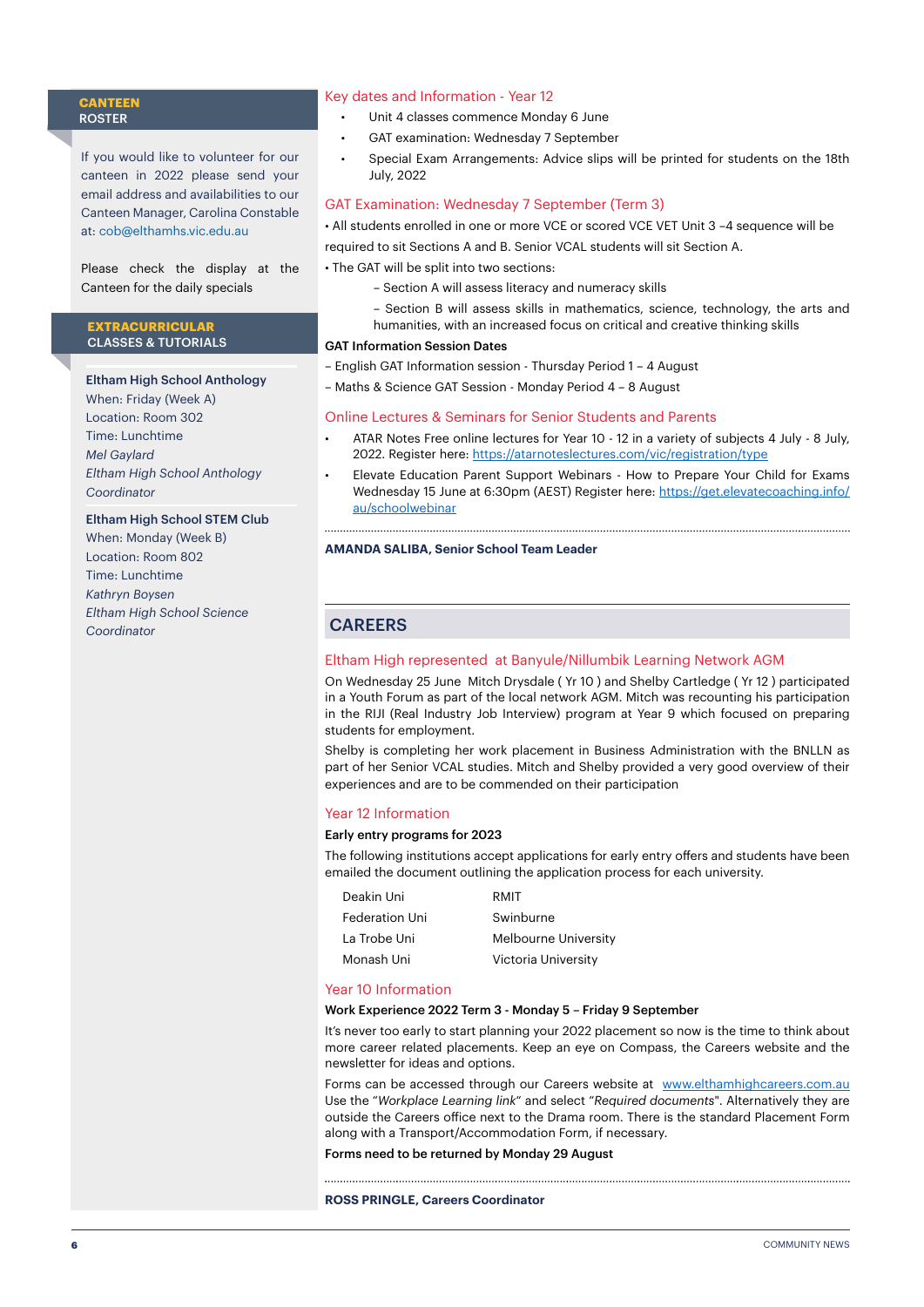#### **ELTHAM HIGH SCHOOL CLUBS** WHY NOT GET INVOLVED!

#### Chess Club

When: Wednesday Lunchtime Location: Library *Gabriel Piras*

#### Drama

When: Wednesday (Junior) Thursday (Senior) Location: 111 Drama Space Time: 3.20pm - 5.00pm

Scrambled Brains Location: Room 420 Monday 3:20 - 5:00pm

Scrambled Eggs Location: 111 Tuesday 3:20 - 5:00pm *Ryan Patterson*, *Drama Teacher*

#### StandOUT

When: Wednesday Lunchtime Location: Room 420 *Matthew Hapsberg StandOUT Leader*

French VCE Workshop

When: Monday Lunchtime Where: Room 612

# Indonesian Tutorial

Years 7 - 10 at lunchtime When: Week A - Thursdays Week B - Wednesday Where: Room 610.

#### Year 7 Art Club

When: Wednesday Lunchtime Where: Room 613 *Lisa Foote Year 7 Art Club Coordinator*

# **MUSIC**

#### 2022 Music Fees (not Training Band or Training Strings)

The final instalment for the 2022 Instrumental Music Fees is due for payment by 24 June 2022. The final instalment is for any other items i.e. instrument hire, percussion equipment hire, other ensembles like Stage Band, Jazz Band, Big Band, Choir etc and if any of the lesson fee or ensemble fee is still outstanding. Please ensure all 2022 Instrumental Music Fees have been paid by 24 June 2022.

#### Semester 2 2022 After School Music Fees

Please note the Semester 2, 2022 After School Music Fees is due for payment by 29 July 2022.

#### Training Band and Training Strings 2022 Instrumental Music Fees

The 2022 Training Band and Training Strings Music fees are now due for payment.

The Instrumental lesson fee for both Training Band and Training Strings is \$1000 for the whole year.

Please note if you paid the \$300 deposit in 2021 this has been deducted from the \$1000 fee, leaving \$700 owing.

Please also note, if you received a scholarship instrument in 2022, the lesson fee is reduced by 50% leaving \$500 owing. If you paid the \$300 deposit there will be \$200 added to your family account for the lesson fees.

Payment of the Music Fees can be made by completing and returning the credit card details on the attached form or by cash, BPay, credit card by calling 9430 5118 or by cheque made payable to "*Eltham High Schoo*l". If you make a payment via BPay please ensure you email accounts@elthamhs.vic.edu.au advising that the funds paid are for music fees, If not they may allocate funds to other areas. If you do not know your BPay reference number please contact the school's Revenue Administrator, Jacinta D'Avoine on 9430 5118 or by email at accounts@elthamhs.vic.edu.au

If you would like to organise a re-payment plan please contact the school's Revenue Administrator, Jacinta D'Avoine on 9430 5118 or by email at accounts@elthamhs.vic.edu.au

The second instalment is for the Main Ensemble levy (\$450.00) which is due for payment by June 3, 2022.

The third instalment is for any other items i.e. instrument hire, percussion equipment hire, other ensembles like Stage Band, Jazz Band, Big Band etc. The third instalment is due by August 26, 2022.

Please do not hesitate to contact Jane Nicholson in the Music Office if you have any queries. Jane's telephone is: 9430 5127 or email: nio@elthamhs.vic.edu.au

#### **RICK KEENAN, Director of Music**

#### DRAMA

#### Junior Drama, Improvin' Ourselves.

Presenting the Semester 1 Junior Drama performance of Improvin' Ouselves, an evening of improvisation. Over three nights the Junior Drama students will perform hilarious, or at the very least, spontaneous, or at the very, very least, brief scenes for your amusement!

#### Adults: \$15

Student/Concession: \$10

<https://www.trybooking.com/CABBS>

#### 60 Second Plays – a lot of them.

Presenting the Semester 1 Senior Drama performance of "60 Second Plays – a lot of them" A mixture of pre-written, devised, ensemble, duologues and monologues.

Adults: \$15

Student/Concession: \$10

<https://www.trybooking.com/CABCY>

#### **RYAN PATTERSON, Drama KLA Leader**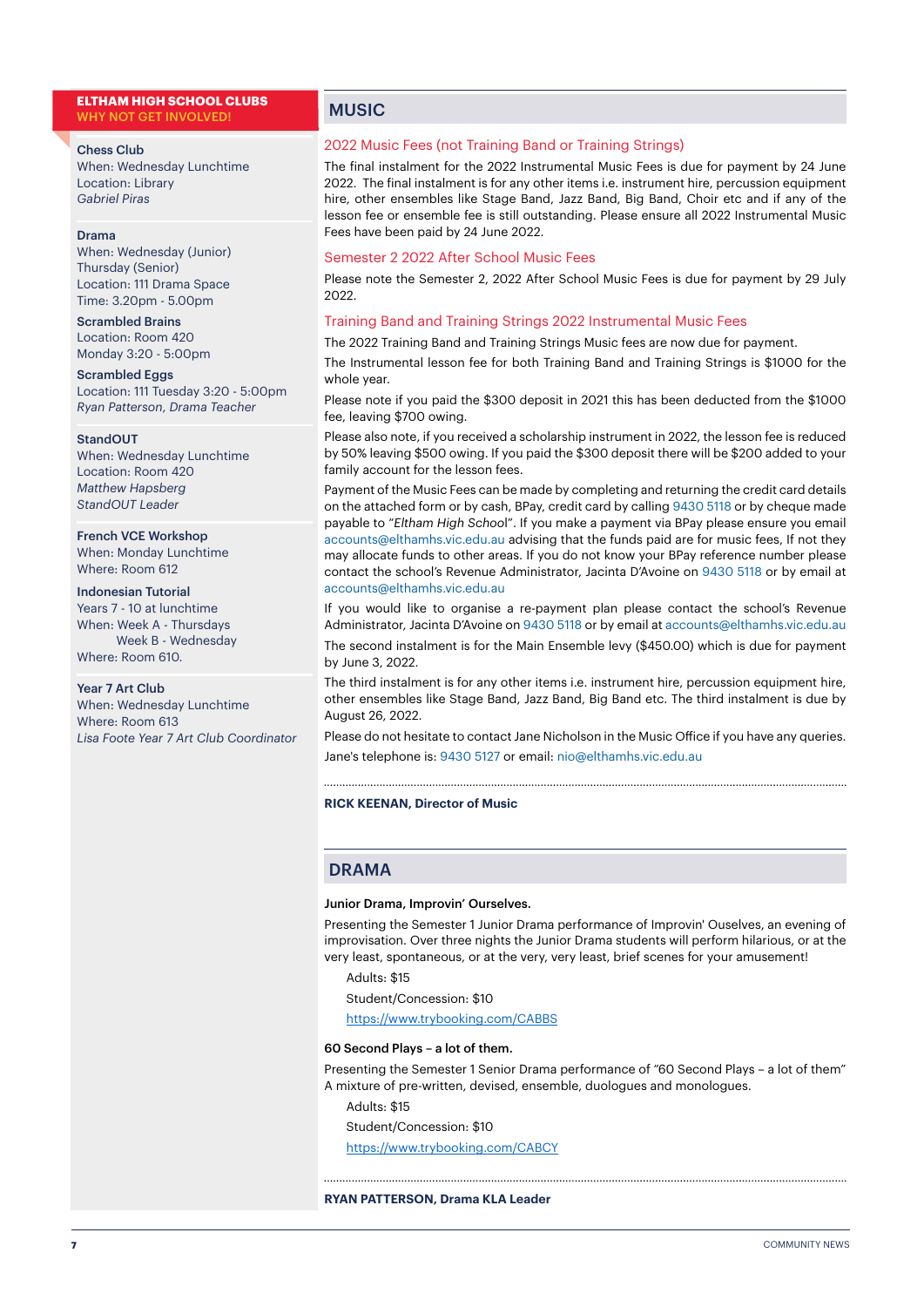### SPORT

#### Term 2 Interschool Sport

Eltham High participates in the '*School Sport Victoria*' sporting program. We enter teams into a '*Round Robin*' competition with local schools in the Nillumbik District. Each section of the school can participate in one Round Robin each term. Different sports are offered in each term and successful teams advance to Region Finals.

Year 7 Wednesday 22 June - AFL, Soccer, Netball, Badminton

Girls Footy Gala day - All age groups will be played on 9 June

#### **BREE PASCOE, Sport Coodinator**

# VOLLEYBALL

Eltham High School Champion School: Volleyball Victoria Schools Cup – One Day Event

Well done to all players, coaches, staff and parents involved.



Eltham's volleyball captains Ned, Mitch, Tara and Kate with the VVSC One day event Champion School Shield.

#### Premier League Volleyball - Round 2

Eltham High School hosted the second round of Premier League Volleyball. Rowville and Maribyrnong visited the school on Tuesday 7 June for the second Round Robin competition of the year. Eltham's representative teams played extremely well against tough opposition. Most notably the Junior Division teams for both boys and girls have had such successful results that regardless of the outcomes of round 3, they will qualify for the finals. All other teams will go into the final round still in a position to qualify. The next round will be held at Rowville in term 3.

#### Eltham Students selected in Victorian Squads

Congratulations to the following students who have been selected in Victorian Squads for 2022. This is great recognition of your hard work and dedication. We look forward to hearing about your adventures.

- Mayra Pacioni (Year 7, Andrew House) Under 14 Girls
- Danika Inglis (Year 8, Stewart House) Under 15 Girls
- Sia Cukier (Year 9, Stewart House) Under 16 Girls
- Lucy Ditcham (Year 9, Andrew House) Under 16 Girls
- Kate Ditcham (Year 11, Andrew House) Under 17 Girls
- Kyra Meijer (Year 11, Andrew House) Under 18 Girls

#### Volleyball News

The next Schools Cup event will be the Volleyball Victoria Schools Cup 4 Day event.

A reminder that the dates of the tournament are Thursday 28 to Sunday 31 July. Students in the Volleyball Program are expected to be available for the tournament. If this is a problem it must be discussed with Anthony Young.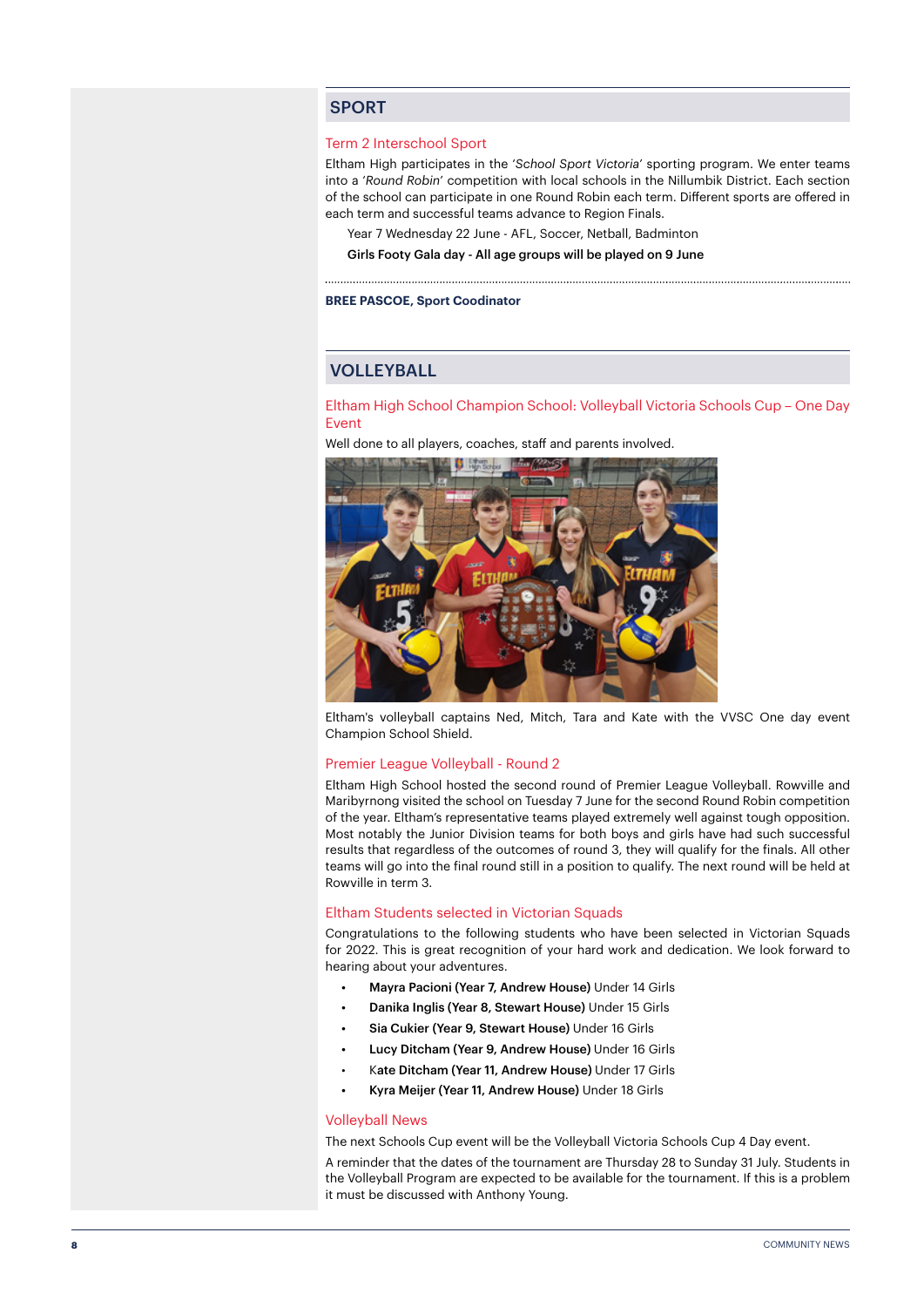#### Volleyball Program Fees

Volleyball Program fees can now be paid via Compass. Payment plans can be arranged and fees should be made with accounts in a timely manner. If anyone has changed their mind about participating in the program, please let Anthony Young know so a place can be offered to an emergency player.

#### State League Opportunity

This year Eltham High School will be entering the Victorian State League Junior Competition. The competition is open to any Eltham High School student who is under 17 years of age. Brief details are:

- Saturday 9:00am Games
- \$150 for the season running from April to September
- Training to occur at Eltham High School times TBA.

If you are interested in playing please contact Anthony Young at yoo@elthamshs.vic.edu.au for more details and to express interest.

**ANTHONY YOUNG, Volleyball Coordinator**

# **ART**

#### Eltham High Arts and Technology Instagram Account

Did you know we have an Instagram account? This platform enables us to provide regular viewings of the amazing work our Arts and Technology students are creating.

Keep up to date about everything Arts and Technology including upcoming events, exhibitions, subject information, plus lots more.

You can join our account at elthamhs.arts.tech

If you don't have Instagram you can access the account through the following link:

<https://www.instagram.com/elthamhs.arts.tech/>

#### Lunchtimes in Room 613 - Art Room:

There are lots of opportunities to engage in art and be creative. Students are welcome to attend one or more of the sessions listed below.

| Monday    | <b>Visual Art Leaders Meetings</b><br>Students from all levels welcome to work in the art room.                              |
|-----------|------------------------------------------------------------------------------------------------------------------------------|
| Tuesday   | Arts Space for all year levels.<br>Bring your lunch and ideas and access support and materials.                              |
| Wednesday | Year 7 Art Club<br>Bring your lunch, ideas and access support and materials. It's a great<br>way to meet like minded people. |
| Thursday  | <b>VCE Art Students</b><br>Use this time to work on your folio and access support and materials                              |

#### **LISA FOOTE, Art KLA Coordinator**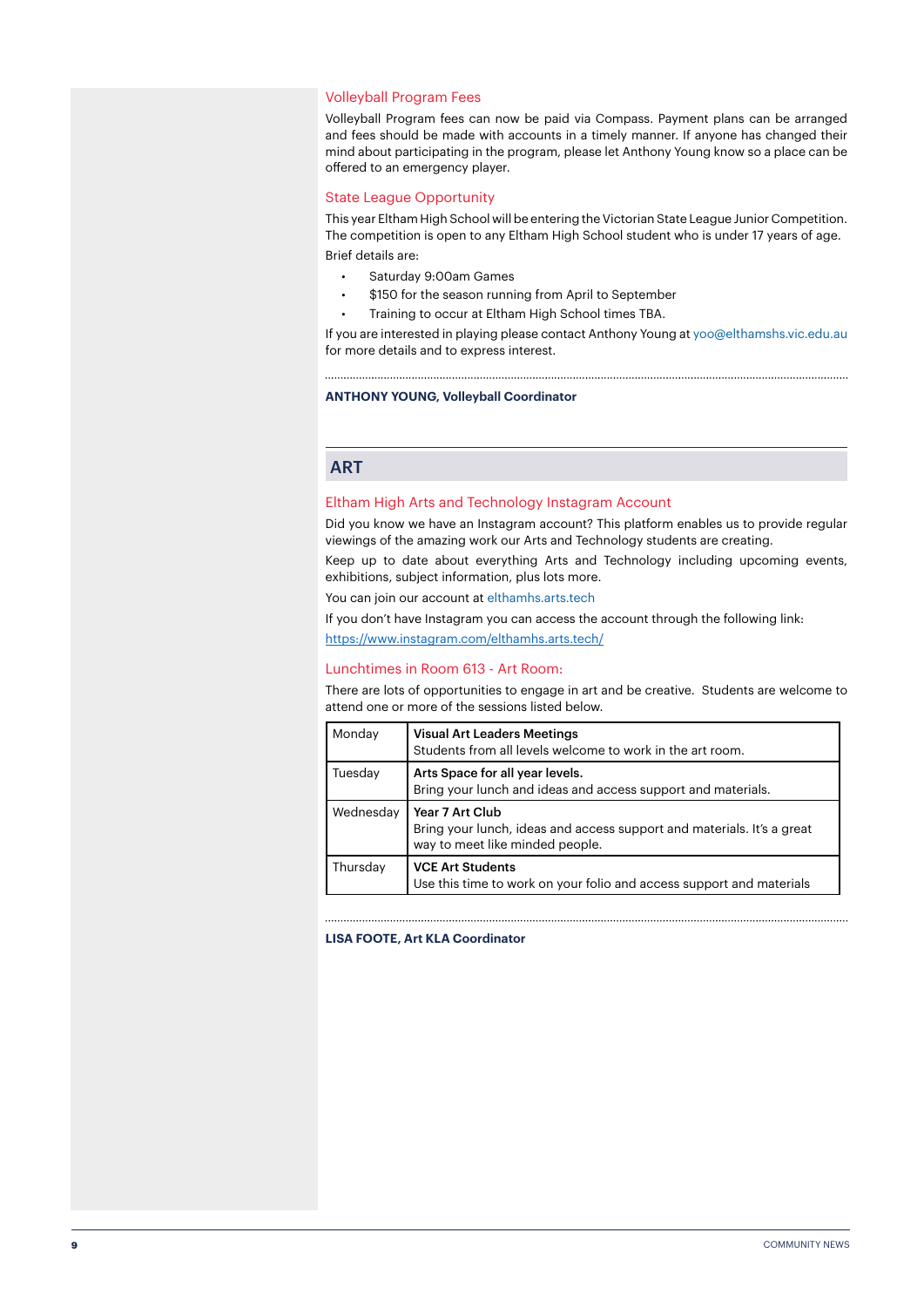# HARMONY TEAM

#### Harmony Team Food Drive

The Harmony Team will be having a food drive to collect food and goods for the Asylum Seeker Resource Centre (ASRC). From Wednesday 15 June (Week 8) through the end of term on 24 June please drop off your donations to the Front Office.

The ASRC is a not-for-profit organisation which supports and empowers people seeking asylum. They provide over 35 programs including food and material aid, healthcare, education, and training and employment pathways, legal aid and detention advocacy.

Food is one of the most basic of human rights, and the ASRC currently provides free groceries to around 1000 people every week, most of who have no income and no work rights. Every donation makes a difference. This is especially true given the pandemic.

- Below are the most needed items.
	- 1. Tuna in oil (400g)
	- 2. Tinned tomatoes (400g)
	- 3. Raw, unsalted nuts
	- 4. Honey in small bottles
	- 5. Spices turmeric, cumin, chilli
	- 6. Dried fruit
	- 7. Disposable razors
	- 8. Dishwashing liquid (500/750ml)
	- 9. Shampoo + conditioner (350/400ml)
	- 10. Laundry powder (1kg maximum)

Please note that they do **NOT** need:

- Baked beans and tinned spaghetti
- Canned or packet soups
- Highly processed, ready-made meals such as packaged mac and cheese

- Sweets, soft drinks and chips
- Sauces and other condiments
- Tampons

For more information please email haz@elthamhs.vic.edu.au

#### **MATTHEW HAPSBERG, Harmony Team Leader**

# **SCIENCE**

#### STEAM Club

STEAM Club is run by Ms. Boysen during lunchtime in Room 802 on Mondays (week B). Bring your lunch, laptop and friends!

#### CSIRO Virtual Work Experience Program

The Virtual Work Experience Program (VWEP) allows students the opportunity to experience contemporary ways of working, from homes, and with people across geographic boundaries, just as CSIRO scientists do every day.

VWEP supports students to undertake work experience despite COVID-19 interruptions, and provide opportunities for students who may face geographic or other barriers to participating in traditional work experience.

Students will undertake collaborative, group science, technology, engineering and maths (STEM) projects, including projects linked to real-world CSIRO research and industry challenges. Instead of students attending a CSIRO site, experienced CSIRO staff or STEM industry professionals will supervise groups of students remotely online.

The groups will comprise up to five students who may be remote from each other and who will work together to compete work and tasks that can be used as part of portfolios and help inform their study and/or career plans. Register [here](https://www.csiro.au/en/careers/Scholarships-student-opportunities/work-experience?utm_source=Education-and-Outreach-2022_Term_1&utm_medium=newsletter&utm_campaign=Education-and-Outreach) for 2022.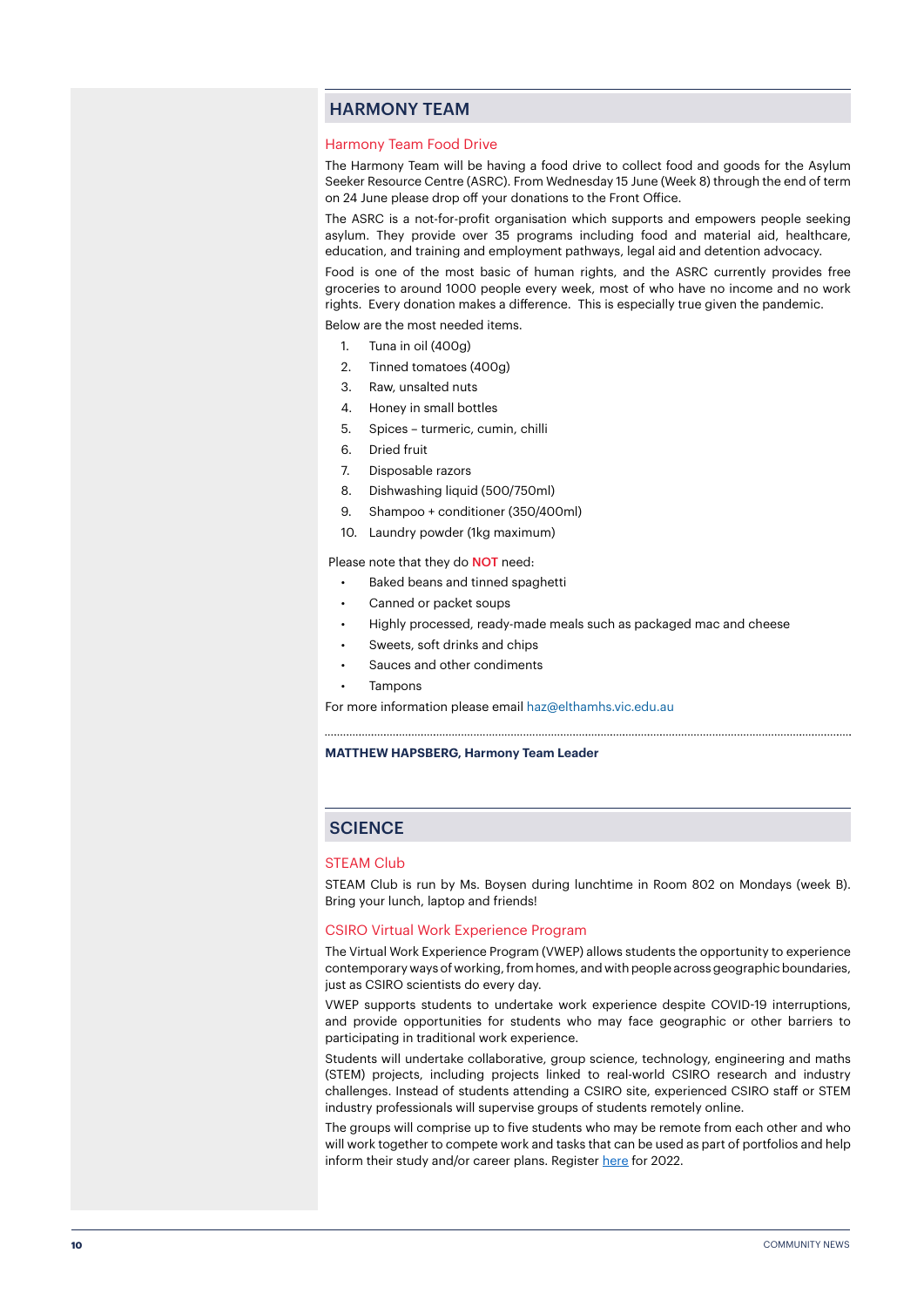#### PULSE@Parkes: New sessions available

Would you like to use the iconic, 64 metre Parkes radio telescope, Murriyang, in real time to observe some of the most extreme objects in space?

PULSE@Parkes is a free program for students in Years 10 to 12. During a session students see how the telescope operates, select pulsars, analyse data, and interact with our team of astronomers. Students can ask questions about astronomy, careers in science, and study options. Sessions run remotely so students across Australia are encouraged to apply.

<https://research.csiro.au/pulseatparkes/students/>

#### The Creator Club - Banyule-Nillumbik Tech School

The Tech School's new after school club! Made for those with a passion for all things making, creating and designing!

Our expert facilitators will provide live demonstrations and guide participants through Digital Design, Podcasting, 3D Modelling, App Interface Design and Video Production Effects. Participants will have access to our laser cutter, UV printer, recording studio, 3D printers and more! This club will provide a fun opportunity to create amazing maker projects while learning the necessary skills to operate a range of industry standard equipment and software.

Dates: Terms 1 & 2 Starting week 2

Time: Tuesdays 4:00pm – 5:30pm

Location: Banyule Nillumbik Tech School, 61 Civic Drive, Greensborough

Registration: Please complete the form at [bit.ly/CreatorClub2022](http://bit.ly/CreatorClub2022)

For more information: jensquire@melbournepolytechnic.edu.au

#### Whittlesea Tech School – Smart Cities After School Program - Tuesdays

They are currently recruiting students for the Smart Cities Afterschool program! The details are as follows:

Terms 2, 3 and 4: Tuesday at 4:30 – 6:00pm, Weeks 3 - 10 Register Here: [bit.ly/2022Smartcities](http://bit.ly/2022Smartcities)

#### **ANAM JAVED, Learning Specialist - STEM**

# WORKING BEE

#### Eltham High School Working Bee- Sunday 19 June

The Grounds Committee is inviting members of our school community to come along to our Working Bee to be held on Sunday 19 June, 2022 between 9:00am – 1:00pm.

There is a lot of planting to be done, so if you have some spare time we would welcome your attendance. Morning tea and a BBQ lunch will be provided.

If you would like to attend the upcoming Working Bee can you please complete the following Microsoft Form by Thursday 16 June, 2022 to advise of numbers and any dietary requirements.

#### <https://forms.office.com/r/Y8wdv1G7tw>

Attendees are asked to report to the central courtyard for sign-in and briefing on Sunday morning.

**ANNA PANAS, Grounds Committee**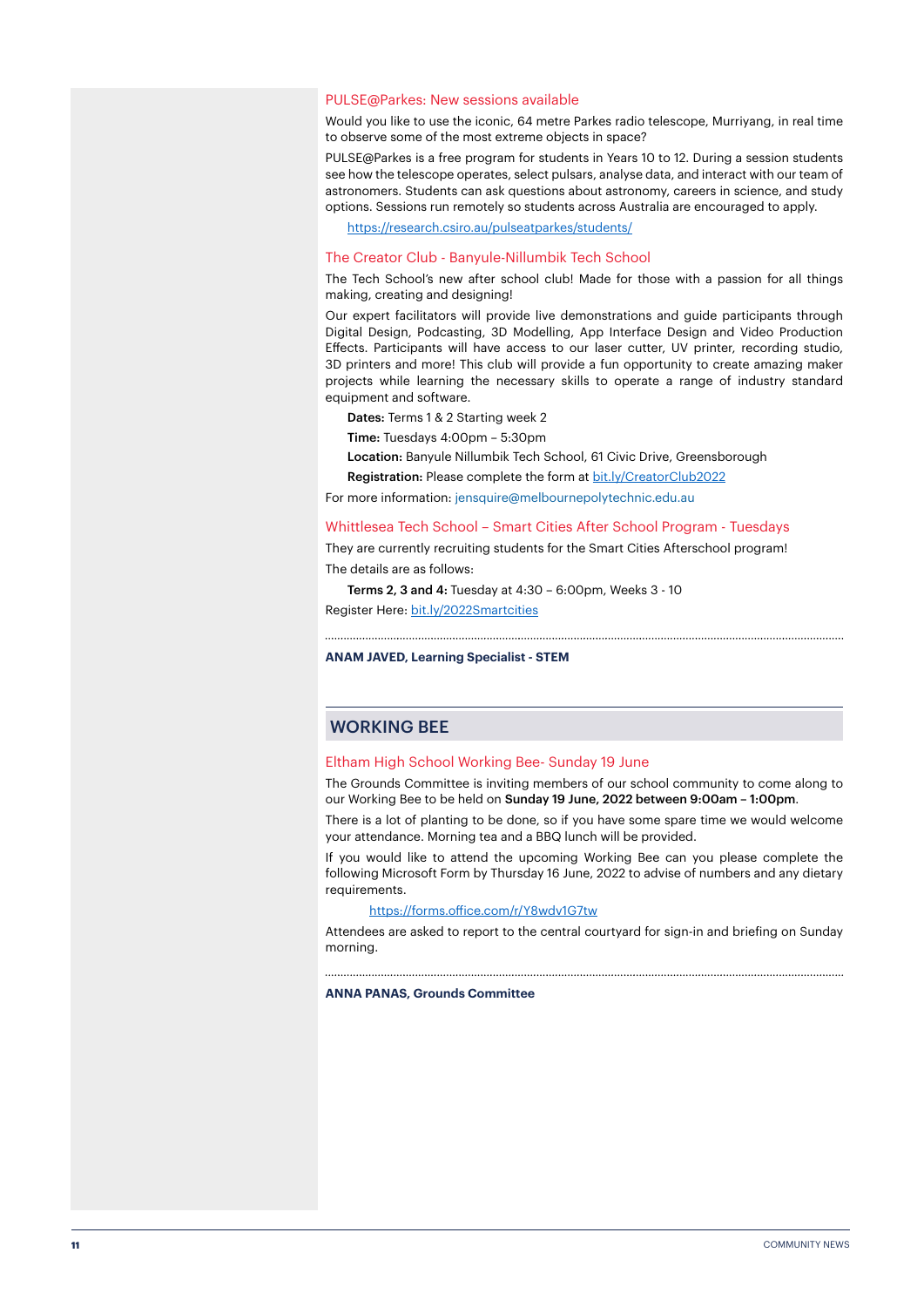# STUDENT SERVICES

#### **Satellite**

Dear Satellite friends & supporters,

We still have some places open in our upcoming At Home with Satellite programs coming up in the June/July school holidays.

At Home with Satellite is a fun, creative program that provides a curated selection of activity-based self-care packs and online workshops for children and young people aged 8-14 years old (approx.) who have a parent, carer or family member that experiences mental health challenges.

These two-part workshop series are held via zoom on Mondays 27 June & 4 July 2022 and the options available are:

Our Creature Comforts workshops (8-11 years approx.) where participants create their own crafty superhero sidekick and go on awesome adventures with their new friends!

Our All Superheroes Wear Masks workshops (12-14 years approx.) where participants learn prop and model making skills to let their imaginations run wild and bring their masks to life!

Have someone to refer? Please complete the following [Registration & Consent Form](https://forms.zohopublic.com.au/satellitefoundation/form/AtHomewithSatelliteConsentFormJuneJuly2022/formperma/wtVjurayPPPHwXn-zvkpnQ7URuuLRSuh2GdKpc82foU) by Sunday the 19th of June, which includes confirming their current POSTAL address so we can send out the materials and instructions before the first workshop!

If you have any queries, please don't hesitate to get back in touch with our team on 0455 522 122 or reply email hello@satellitefoundation.org.au

#### Nillumbik Youth Wrap Up June 2022

Welcome to the June 2022 edition of 'Youth Wrap Up'. This community E-News aims to update local schools and youth services on the new and exciting initiatives and programs available to young people in the municipality.

As a team, Nillumbik Youth are here to support you and your young people to achieve the best possible outcomes for young people in Nillumbik. In addition to the existing suite of programs we offer, we would love to work with educators and welfare officers to establish local initiatives that aim to address new and emerging needs. We encourage you to reach out to discuss your needs and see how we can best support.

If you would like to know more about our upcoming initiatives and projects or interested in partnering with us to achieve the best possible outcomes for young people then please get in touch at youth@nillumbik.vic.gov.au.

#### Inaugural Youth Summit Sparks Project Ideas

Student leaders from across the Shire have made recommendations to Council on actions to support young people locally at the inaugural Nillumbik Youth Summit. More than 50 students from Diamond Valley College, St Helena Secondary College, Eltham High School, Catholic Ladies College, and Montmorency Secondary College attended the summit on Wednesday 25 May to discuss the topics that matter most to Nillumbik's young people.

Keynote speakers included writer and transgender rights activist Nevo Zisin, Australian Paralympian Jaryd Clifford and Hayden Rujak Founder of local charity Hayden's Helping Hands.

Participants made a number of recommendations for action including a youth hub, gender equity working group, solar panels in schools, comprehensive sex education, parent education sessions and recycling workshops. The recommendations were presented to the Mayor, senior Council staff and representatives from local youth services.

The Youth Summit was designed by young people for young people who are passionate about leadership, advocacy and the community in response to Council's Youth Strategy 2022-2026. The Strategy provides an integrated approach to ensuring Council continues to value and incorporate young people into Council by providing meaningful opportunities for young people, valuing their contributions and empowering them to help shape our community.

#### Nillumbik Youth Hub Forum

Our recent Youth Summit and 2021 youth consultation highlighted a number of recommendations for a safe and welcoming space for young people in the community to access a range of programs, services and activities. As a result, Council are investigating a youth hub and want to hear your ideas about what it should look like and the types of activities, programs and services you want to see provided.

Free pizza & drinks provided.

Date: Monday 20 June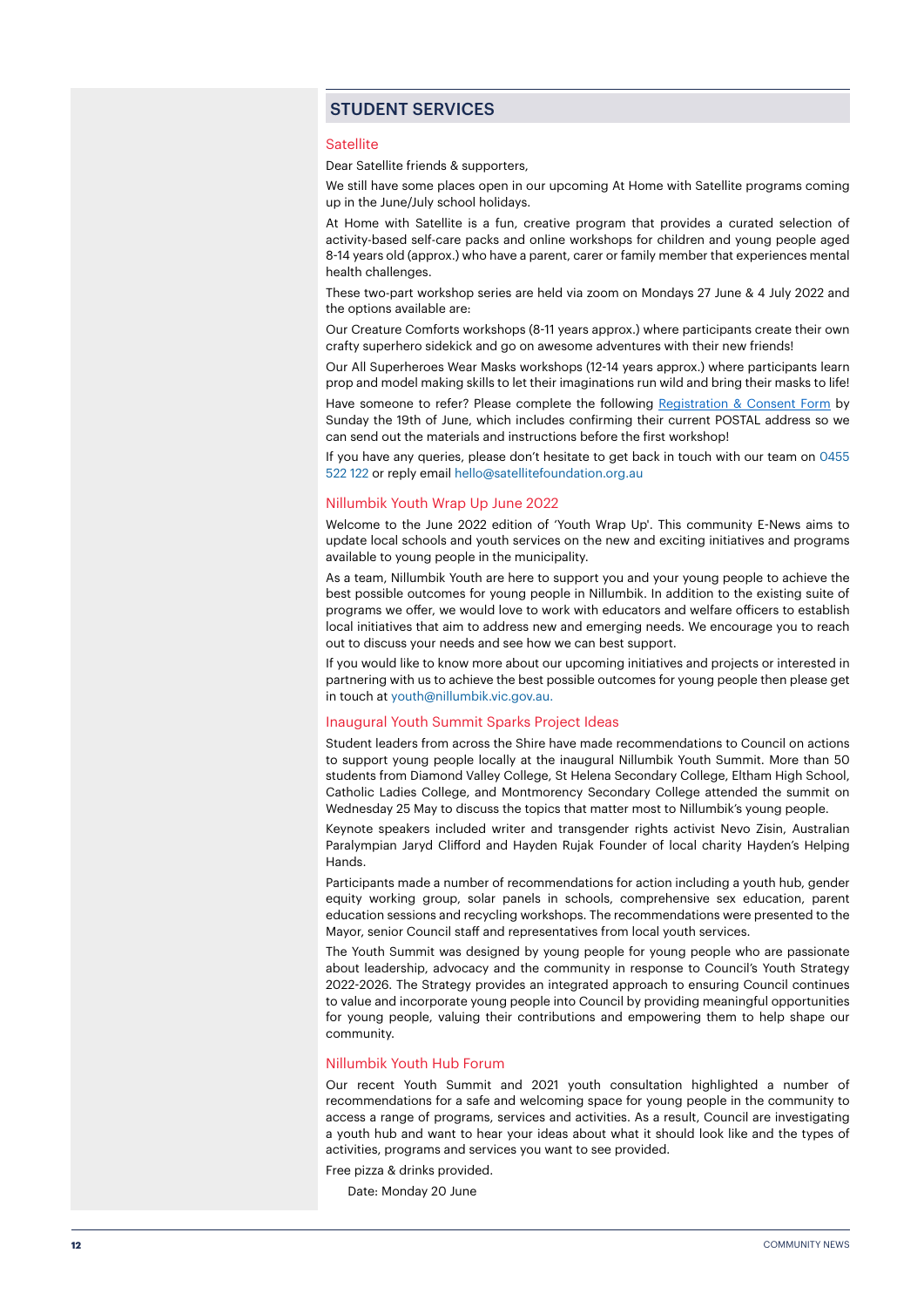Time: 4:00pm - 5:30pm

Location: Eltham Library, Community Room

This forum is for young people aged 12-25 who live, study, work or play in Nillumbik. Registrations are required.

#### BUSK STOP

Head into town to check out our BUSK STOP program, a series of FREE outdoor gigs aimed at helping revitalise Nillumbik's retail and recreation sector.

#### **Gigs Dates:**

Thursday 9 June: 3:30-6pm - Jaron & Chris Natoli (Eltham Midway Arcade)

Friday 10 June: 3:30-6pm - Two Tone (St Laurence Lane, Eltham)

- Saturday 11 June: 10am -1pm PL Trio (Tram Cafe, Rotary Park, Diamond Creek)
- Sunday 12 June: 10am -1pm Kimba & Ryan (Wattle Place, Hurstbridge)

#### Wet Weather Contingencies:

Eltham - Eltham Village Shopping Centre (within the centre for a wet weather contingency) Diamond Creek - Outside Coles (wet weather contingency)

#### School Holiday Activities

Looking for something to do these school holidays? We've got you covered! Join Nillumbik Youth for some fun (and mostly free!) activities over the June school holidays.

Sessions being run include:

Job Skills 101: 14 -18 year olds

Tuesday 28 June, 1-3pm Panton Hill Living & Learning Centre (free!)

Zine Making Workshop: 12-18 year olds Tuesday 28 June, 2-3pm Eltham Library (free!)

Game Jam Coding Workshop: 10-18 year olds

Tuesday 28 June & Tuesday 5 July (must attend both sessions), 3.30-5pm Diamond Valley Library (free!)

Movie Night: The Perks of Being a Wallflower: 12-18 year olds Thursday 30 June, 5.30-8.30pm Wadambuk St. Andrews Community Centre, (free!)

Teen Yoga: 10-18 year olds Thursday 30 June & Thursday 7 July Eltham Living & Learning Centre (\$24 for both sessions)

# DIY Bath Bombs: 12-18 year olds

Tuesday 5 July, 1-3pm Eltham Living & Learning Centre (free!)

Tunes and Tie Dye: 12-25 year olds Wednesday 6 July, 1-4pm Diamond Creek Community Centre (free!)

Song Writing Workshop: 12-25 year olds

Thursday 7 July, 2-3.30pm Hurstbridge Hub (free!)

If you have any questions about Nillumbik Youth's school holiday offerings please get in touch with Molly Jessop, Youth Development Officer via youth@nillumbik.vic.gov.au

#### Bike Maintenance Workshop: 12-18 year olds

This one-day course is designed to teach you the basics of bike maintenance, from recognising all the parts of your bike, servicing your bike and troubleshooting problems. Bring your own bike and go home with it working much better than it did!

You will cover:

- **Bike parts**
- Tyre change and tube change
- Degrease and cleaning of drive chain
- Greasing chain and cassette
- Adjusting gears and what to look for wear wise
- Adjusting headset
- Bottom bracket adjust
- Brake adjust, pad wear
- What you should carry with you on a bike ride

Date: Saturday 25 June

#### Time: 10:00am - 3:00pm

Location: Eltham Living & Learning centre, 739 Main Rd, Eltham.

This workshop is open to people aged 12-18 yrs.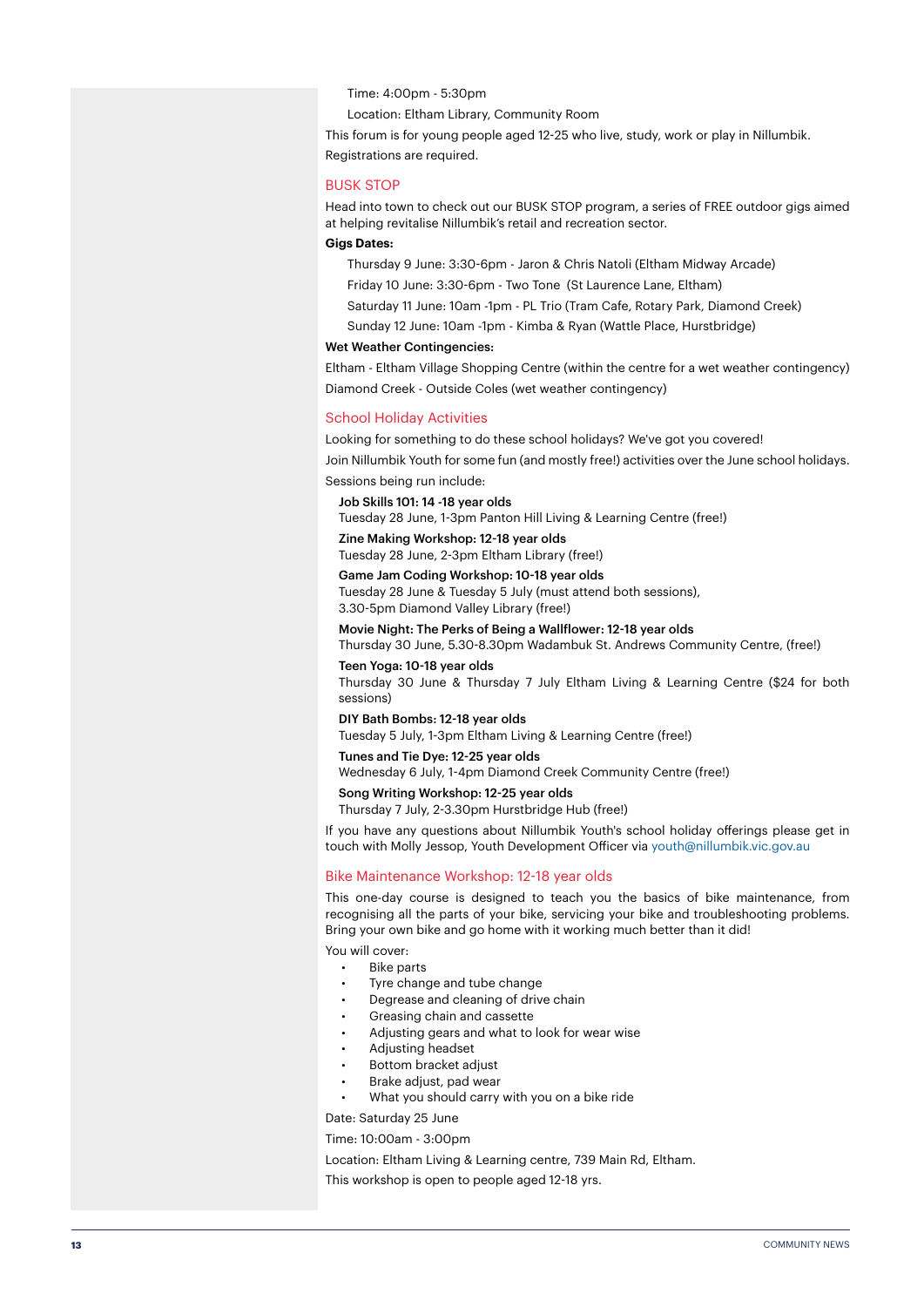#### Upcoming Parenting Sessions

The Nillumbik Parenting Series is a range of free information sessions and workshops that provide strategies and tools to help families to strengthen skills in providing positive support to children and young people, and responding effectively during the most challenging times. Upcoming Sessions Include:

#### Building your child's Resilience

Wednesday 8 June, 9:30 - 11:30am

Face to face session at healthAbility Eltham, \$25 (\$16.50 for concession card holders)

Join healthAbility to learn how to build your child's ability to bounce back from the challenges they experience during childhood.

This session is suitable for parents, carers and grandparents of children.

#### Helping your anxious child

Wednesday 15 June, 7:00pm - 8:30pm

Online, \$25 (\$16.50 for concession card holders)

Join healthAbility for a practical parenting webinar to learn helpful ways of responding to and supporting your child with anxiety.

This session is suitable for parents, carers and grandparents of children.

#### Cyber and social media safety for teens

Tuesday 21 June, 7:00pm - 8:30pm

Online, \$5.00 (free for concession card holders)

Join YSafe for this parent education session on cyber and social media safety for young people.

This online session will cover insights into popular social media platforms,

managing cyber bullying, screen time recommendations, online gaming and practical steps for setting up a cyber safe home.

This session is suitable for parents, carers and grandparents of teenagers and young adults.

Family wellbeing- ways to reduce conflict

Wednesday 22 June, 7:00pm - 8:30pm

Online, \$25 (\$16.50 for concession card holders)

Join healthAbility to learn practical tips and strategies to make the most of family time and manage family conflict.

#### [REGISTER HERE](https://mailchi.mp/7d4659186c4c/nillumbik-youth-school-wrap-up-november-edition-15683284?e=9ca32adc57) if you are interested in any of the above information.

#### Support Services

#### Northern Centre Against Sexual Assault (NCASA)

Northern Centre Against Sexual Assault (or NCASA) is one of 15 CASAs across Victoria

NCASA provides a free service to all members of the community aged 12 years and over who are affected by sexual assault, regardless of how long ago it happened. This includes non-offending family and friends. NCASA support people of all backgrounds, genders, sexualities, cultures, bodies and abilities who live in:

- Banyule
- Darebin
- Nillumbik
- Whittlesea

Face-to-face counselling is now available again. Phone and video counselling sessions are still available if you prefer these.

Counselling is based on a client-centred model based of empowerment and recovery, and utilises a range of evidence based trauma therapy approaches.

NCASA's helpful Intake Counsellors are available to provide further information or discuss potential referrals on 03 9496 2240, Monday to Friday after 12:30pm.

#### **LOUISE HEATHCOTE, Student Services Leader**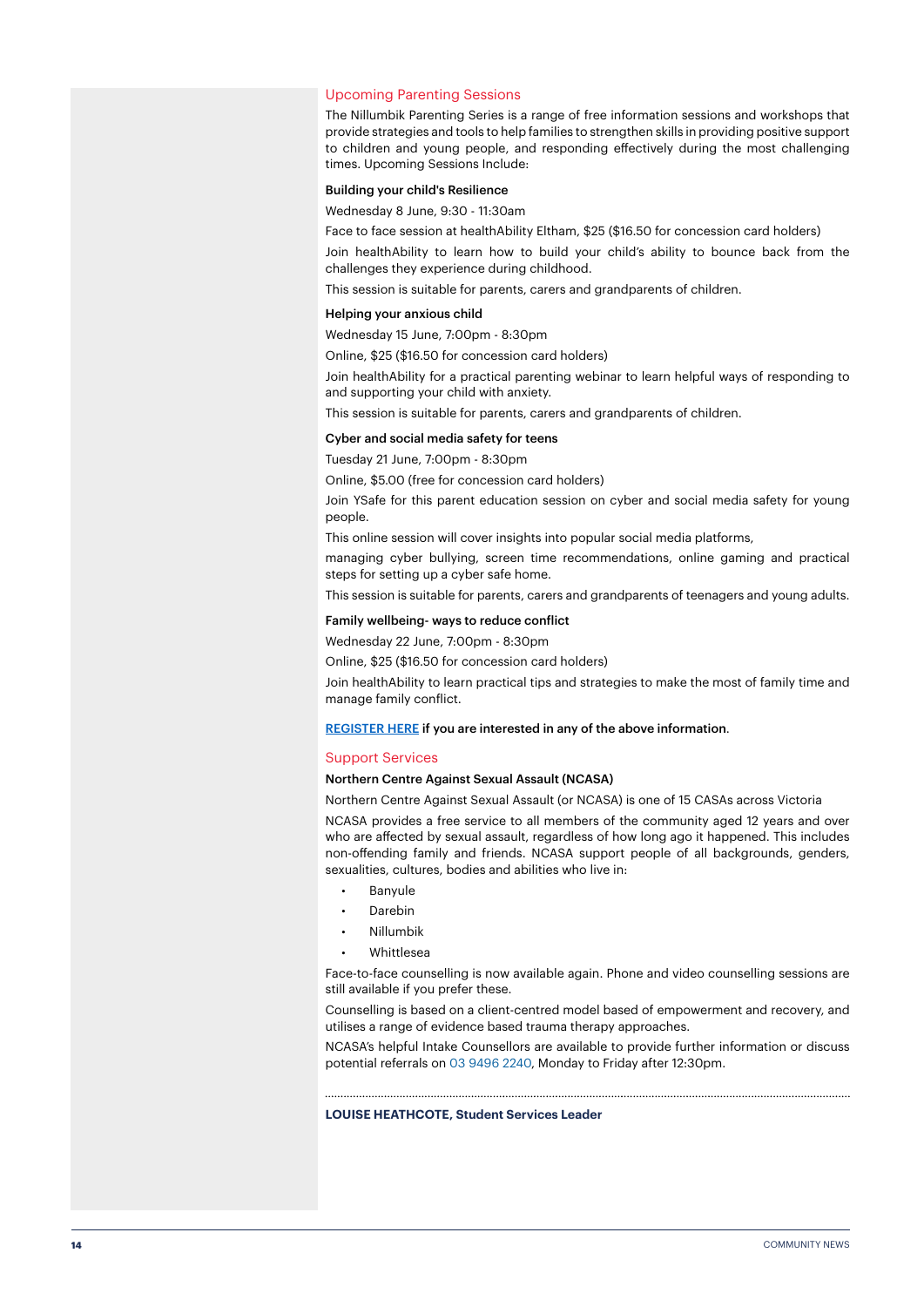|                                                                                               |               |                               |                       | <b>Canteen Autumn Menu Prices 2022</b>                   |           |                                                                                                                                                                       |               |
|-----------------------------------------------------------------------------------------------|---------------|-------------------------------|-----------------------|----------------------------------------------------------|-----------|-----------------------------------------------------------------------------------------------------------------------------------------------------------------------|---------------|
| HOT<br><b>Food</b>                                                                            |               | Warm<br><b>Stuff</b>          |                       | <b>Cool</b><br>Stuff                                     |           | <b>Sandwiches</b><br>and<br><b>Mraps</b>                                                                                                                              |               |
| <b>Pin Wheel</b>                                                                              | \$1.50        | Sweet Muffin                  | \$3.00                | <b>Fresh Fruit (Piece)</b>                               | \$1.00    | Egg & Lettuce Sandwich                                                                                                                                                | \$5.00        |
| <b>Hash Browns (V)</b>                                                                        | \$1.00        | Vegemite Cheese Scroll        | \$3.00                | <b>Banana Bread Slice</b>                                | 09.50     | Falafel Wrap (V)                                                                                                                                                      | 09.50         |
| Garlic Cheey Bread                                                                            | \$1.50        | Cheese &<br><b>Bacon Roll</b> | \$3.00                | <b>Vegan Banana Bread</b>                                | \$3.00    | <b>Chili Chicken Wrap</b>                                                                                                                                             | <b>\$5.50</b> |
| Dims Sims (2)                                                                                 | \$2.00        | Hot Jam Doughnut              | \$3.50                | Yoghurt Tub                                              | \$3.00    | Tandoori Chicken Wraps                                                                                                                                                | <b>\$5.50</b> |
| Ham & Cheese Toasty                                                                           | \$3.50        |                               |                       |                                                          |           | <b>BLT</b><br>(Bacon, Lettuce & Tomato)                                                                                                                               | \$5.50        |
| Tomato & Cheese Toasty                                                                        | \$3.50        |                               |                       | Weekly Lunch Specials                                    |           | HLT (Haloumi, Lettuce &Tomato)\$5.50                                                                                                                                  |               |
| Egg Muffin & Relish                                                                           | 00'7\$        | Monday                        | Pizzas                |                                                          | \$4.00    | Salad & Cheese Roll                                                                                                                                                   | 09.50         |
| Bacon Egg Muffin & Relish \$4.50                                                              |               |                               | Pepperoni & Margarita |                                                          |           | Ham & Salad Roll                                                                                                                                                      | 09.50         |
| Sausage Roll                                                                                  | \$3.80        | Tuesday                       |                       | Chicken Parmigiana Rolls                                 | 00.9\$    | Roast Beef &                                                                                                                                                          |               |
| <b>Spirach &amp; Ricotta Roll</b>                                                             | \$3.80        |                               |                       | Mushroom Parmigiana Rolls                                |           | <b>Nustard Pickle Sandwich</b>                                                                                                                                        | 09.50         |
| Meat Pie                                                                                      | \$5.00        | Wednesday                     |                       | Napoli Creese Baked Potatoes                             | with Sour |                                                                                                                                                                       |               |
| <b>Beef Curry Pie</b>                                                                         | \$5.00        |                               |                       | <b>Cream, Bacon &amp; Chives</b>                         | 00.9\$    |                                                                                                                                                                       |               |
| Shepherd's Pie                                                                                | \$5.00        | Thursday                      | Hot Gravy Pork Rolls  |                                                          |           |                                                                                                                                                                       |               |
| Chicken &<br>Vegetable Pie                                                                    | 00.9\$        |                               |                       | or Roast Veggie Gravy Rolls                              | 00.9\$    |                                                                                                                                                                       |               |
| Hot Soup (V)                                                                                  | \$5.00        | Friday                        |                       | Burgers-Beef, Chicken & Vegg<br>$\bar{\bar{\mathsf{o}}}$ | 00.9\$    |                                                                                                                                                                       |               |
| Hot Soup & Bread Roll                                                                         | <b>\$5.50</b> |                               |                       |                                                          |           | <b>Hot Chocolate</b>                                                                                                                                                  | \$2.00        |
| <b>Wedges</b>                                                                                 | \$5.00        |                               |                       |                                                          |           | <u>Hot Tea &amp; Coffee</u>                                                                                                                                           | \$2.00        |
| Wedges &<br>Sour Cream                                                                        | 00.9\$        |                               |                       |                                                          |           | Full Cream Milk & Soy available (V)                                                                                                                                   |               |
| Pasta Bake                                                                                    | \$5.00        |                               |                       |                                                          |           |                                                                                                                                                                       |               |
| Vegan Pasta (V)                                                                               | 00'7\$        |                               |                       | Sweet<br><b>Things</b>                                   |           |                                                                                                                                                                       |               |
|                                                                                               |               | <b>Apple Cake</b>             | \$4.00                |                                                          | \$3.50    | <b>Caramel Slice</b>                                                                                                                                                  | \$3.50        |
|                                                                                               |               | <b>Smarty Cookies</b>         | \$3.50                | Coffee Scroll                                            |           | <u>Hedgehog Slice</u>                                                                                                                                                 | \$3.50        |
|                                                                                               |               |                               | \$4.00                |                                                          | 33.50     | <b>Lemon Passiontruit Slice (QP)</b>                                                                                                                                  | <b>\$3.50</b> |
|                                                                                               |               | Vegan Cookies (2)             |                       | Doughnut<br>Strawberry & Chocolate                       |           |                                                                                                                                                                       |               |
| Rolls, Gluten Free Wraps, Gluten Free Pasta and Gluten Free Pies, Gluten Free Chicken Tenders |               |                               |                       |                                                          |           | Please be advice that the Canteen does offer some Gluter Substitution Pree Substitution Products such as Gluten Free Bread, Gluten Free<br>& Gluten Free Beef Burgers |               |
| Canteen is opened everyday at 8:45am for student and staff to place lunch orders              |               |                               |                       |                                                          |           | tor Recess or Lunch<br>$(N) = V$ egan                                                                                                                                 |               |

# **Community Announcements**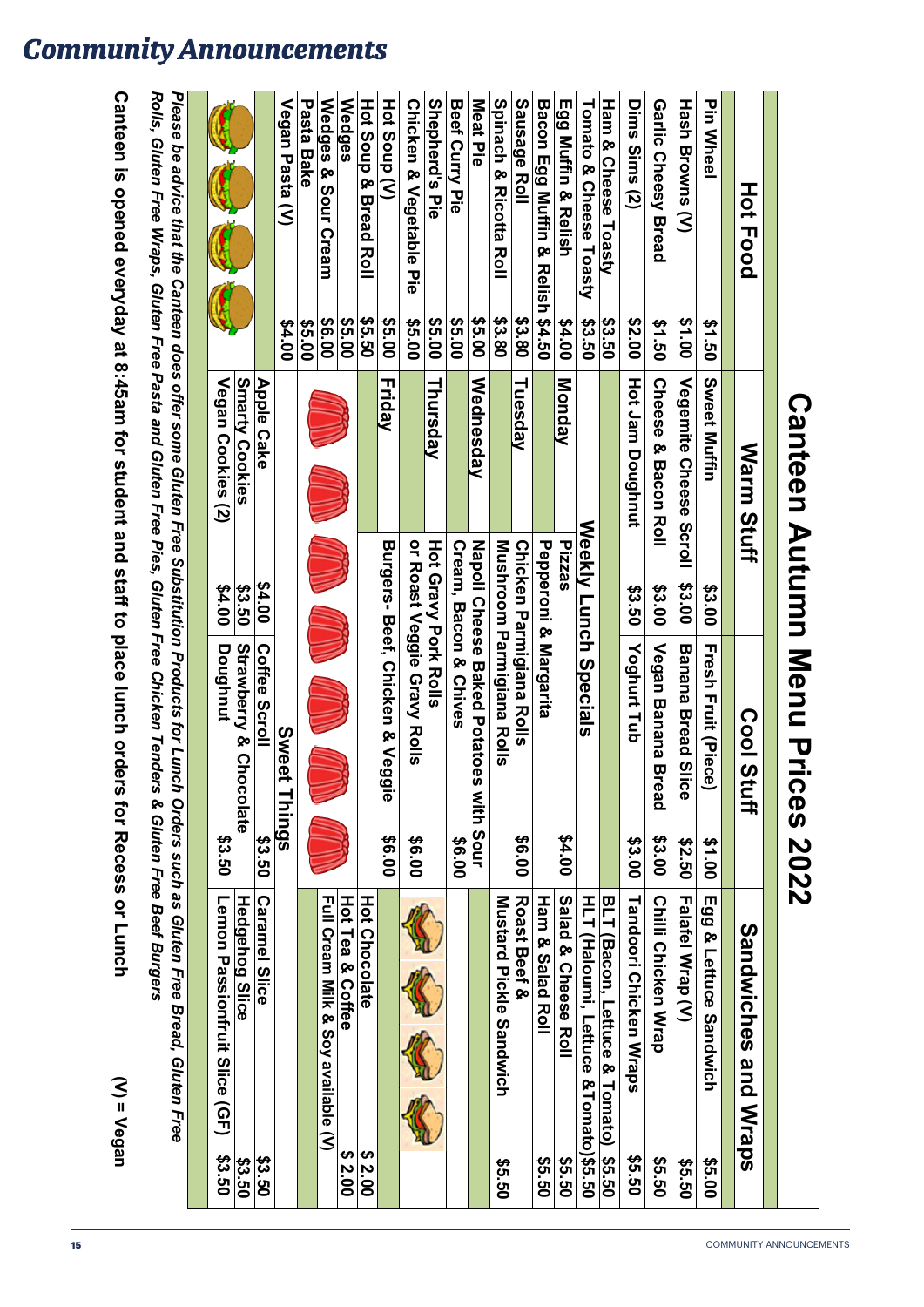# **Community Announcements**



# **VIETNAM VETERANS ASSOCIATION OF AUSTRALIA® DIAMOND VALLEY Sub-Branch**

**President:** Secretary: Secretary: Secretary: Secretary: Secretary: Secretary: Secretary: Secretary: Secretary: Secretary: Secretary: Secretary: Secretary: Secretary: Secretary: Secretary: Secretary: Secretary: Secretary: (m) 0419 871009

Alan Comben<br>(m) 0432 631413 (e) billbarblittle@outlook.com (e) dviets@diamondvalleyvietvets.com

Postal Address: PO Box 542, GREENSBOROUGH, 3088. Email: dviets@diamondvalleyvietvets.com

# **Did your Granddad serve in Vietnam?**

Here is an invitation for students and parents to attend our annual Vietnam Veterans Community Memorial Service on Saturday 13th August 2022.

Not to celebrate war but to honour those who paid the supreme sacrifice during the conflict and those that have since passed on - and we are particularly encouraging local schools to put together a representative group to attend.

Music will be provided by Viewbank College Senior Concert Band and will be played from 10.30 am - the Service commences at 11.00 am and will conclude at around midday.

The Catafalque party is provided by 39 Army Cadet Unit, Simpson Barracks.

The Service will feature our Sub-branch chaplain and after the service, visitors are cordially invited to join the Sub-branch members for refreshments at the Greensborough RSL, 111 Main Street, Greensborough.

There will be an extensive display by our Education Team for a hands-on look at how the forces lived and worked in Vietnam.

Your school will be given the opportunity to lay a Floral Tribute during the Service.

Community Memorial Service details:

- $\bullet$  11.00 am Saturday 13<sup>th</sup> August 2022
- Greensborough War Memorial Park, 203 Henry Street, Greensborough.

**Important: As a service to people attending on the day, a coffee van will be available but noting…it is a cash only purchase.**

Alan Comben **Secretary** Diamond Valley Vietnam Veterans Sub-Branch 13th May 2022

*HONOUR THE DEAD…. But Fight Like Hell for the Living*